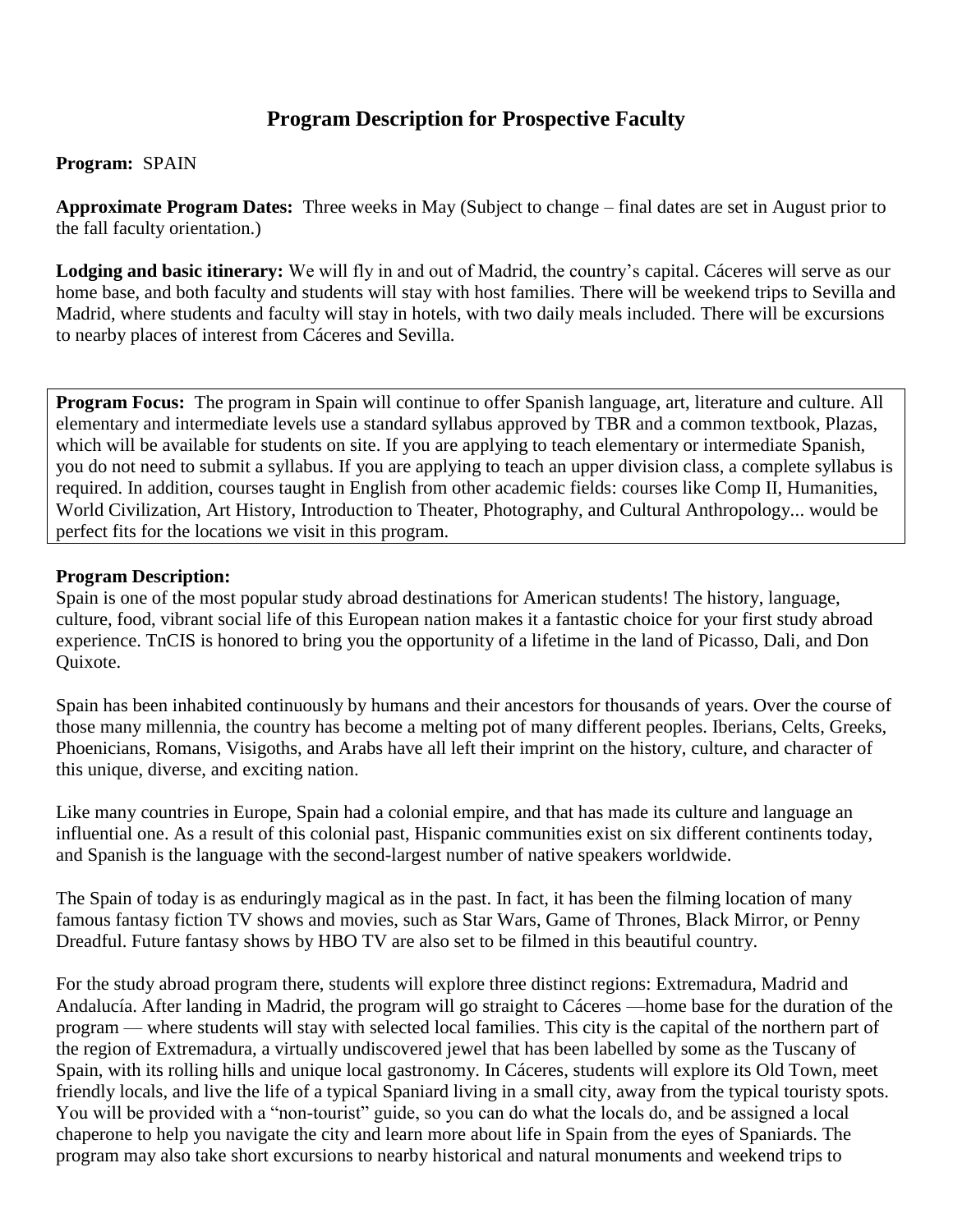Andalucía and Madrid. In Andalucía, the program will stay in Seville, and explore this bustling, ancient city. Finally, the program will travel back to Madrid, the country's capital and largest city, home to some of the greatest museums and palaces in the world, and the last stop before returning to Tennessee.

**Excursions May Include:** Possible excursions during our program may include visits to any or all of six UNESCO World Heritage sites among other natural and historical locations:

- Spanish cuisine, and Flamenco dancing classes in Cáceres.
- The Old Town of Cáceres one of the best-preserved Renaissance neighborhoods in the world
- Los Barruecos Natural Monument full of history and natural beauty, and site of a Game of Thrones battle
- The Roman archaeological ensemble of Mérida including one of the best-preserved Roman theaters in the world
- The Monfragüe National Park the only national park in Extremadura, it is home to dozens of unique animal and plant species and some historical sites.
- A 9th century Moorish castle in the town of Trujillo
- The Royal Monastery of Guadalupe the place of origin of the first wave of missionaries sent from Spain to Mexico nearly five centuries ago
- The Roman amphitheater of Italica commissioned in 117 AD by the Roman emperor Hadrian, a native of the city. Used in the production of the Dragonpit scene in the last season of Game of Thrones.
- The Cathedral and Alcazar of Seville both astounding monuments, the first one is one of the three largest cathedrals on the planet
- The Prado Museum, the Reina Sofia Center of Modern Arts, and the Museo Arqueológico Nacional in Madrid

**Classroom times:** Classes will normally take place Monday through Friday, 10am-1pm. All classrooms will have Wi-Fi, some might have computer and or a projector, but these are not guaranteed. All have them will have dry-erase whiteboards or chalkboards. Some days class meetings will be replaced by excursions. Plan flexibly to be able to adapt to different conditions and take full advantage of the on-site language opportunities the excursions might provide.

# **Responsibilities Prior to Departure:**

Attend Faculty and Student Orientations Recruit Provide Syllabus

# **Responsibilities during the Program:**

Teach Course Assist with Excursions Assist with Program Operations Communicate promptly with the Program Director

# **Benefits:**

Taxable two thousand and two hundred dollar honorarium (paid through your institution), individual single seat round trip airline ticket from Nashville, Tennessee, visitor's visa, all ground transportation, housing, all food the first two weeks, two daily meals the third week, excursions including entry fees, and limited health insurance during the program abroad.

# **Expenses not covered by TnCIS:**